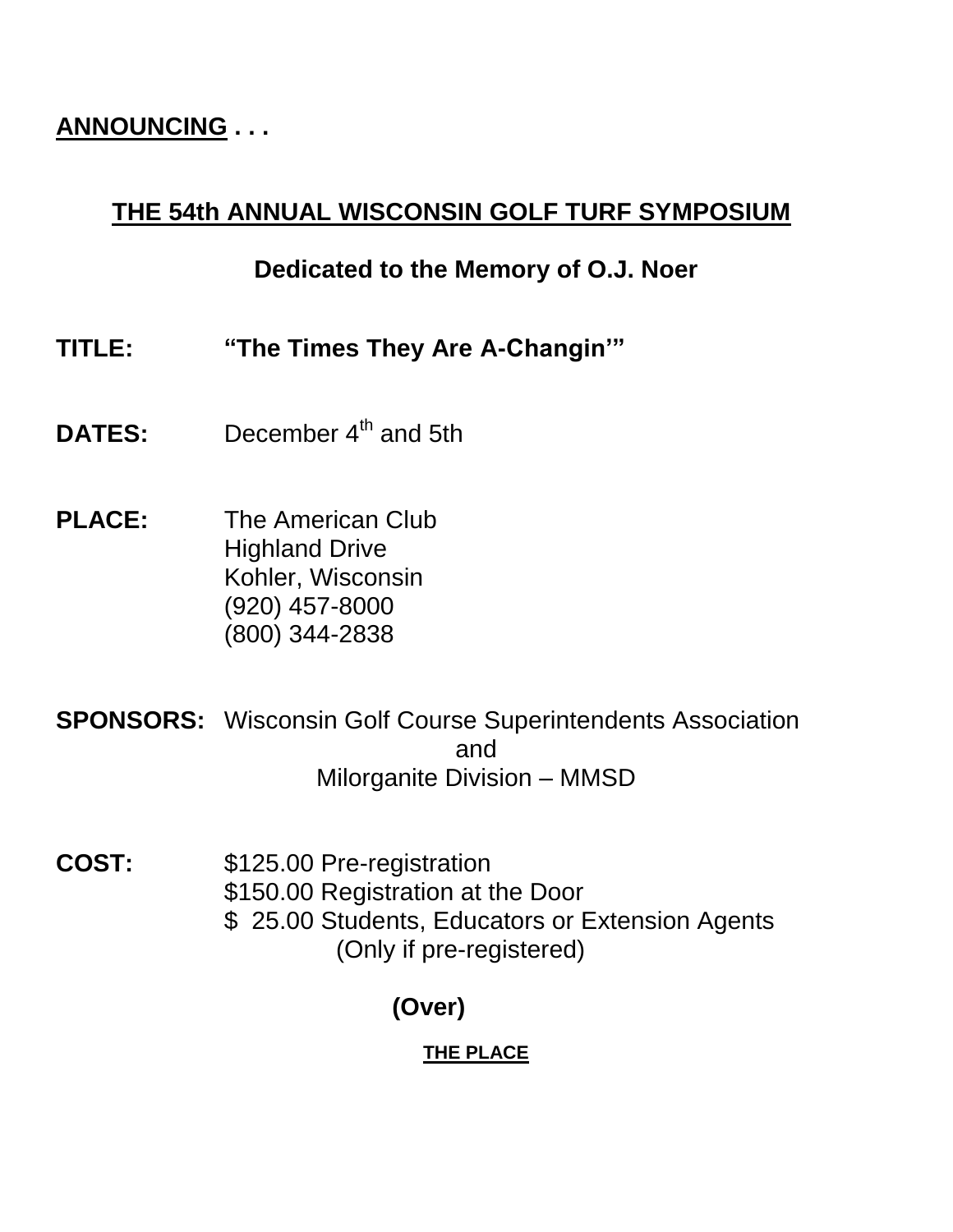The American Club is located on Highland Drive in Kohler, Wisconsin. It is located one hour north of Milwaukee. Exit I-43 onto Highway 23 West (exit 126). Proceed 2/3 mile to County Trunk Y (Kohler exit).

The special symposium rate at the American Club is \$152.00 per night (single/double) and at the Inn on Woodlake, \$111 per night (single/double).

#### *It is very important to make reservations by November 11th, 2019 to receive this rate*. **Mention Wisconsin Golf Course Superintendents Association, reservation number 8310KM when making reservations.**

A block of rooms has been reserved and will be released to the public after this date and a higher rate will be in effect.

### **REGISTRATION FEE**

Your registration fee\* includes hors d'oeuvres on Wednesday, breakfast and lunch on Thursday. Please note that there are different registration fees for pre-registration, at-the-door registration, or for pre-registration of students, educators and extension personnel.

\*Guests for the luncheon only on Thursday are welcome for the fee of \$25.00.

#### **MORE INFORMATION**

For more information regarding the Symposium, contact Jaime Staufenbeil at:

#### (414) 221-6816

jstaufenbeil@milorganite.com

#### -or-

WGCSA members can go to [www.wgcsa.com.](http://www.wgcsa.com/) Log on to the website, proceed to calendar (click on the December  $4<sup>th</sup>$  and 5th dates for details and to register).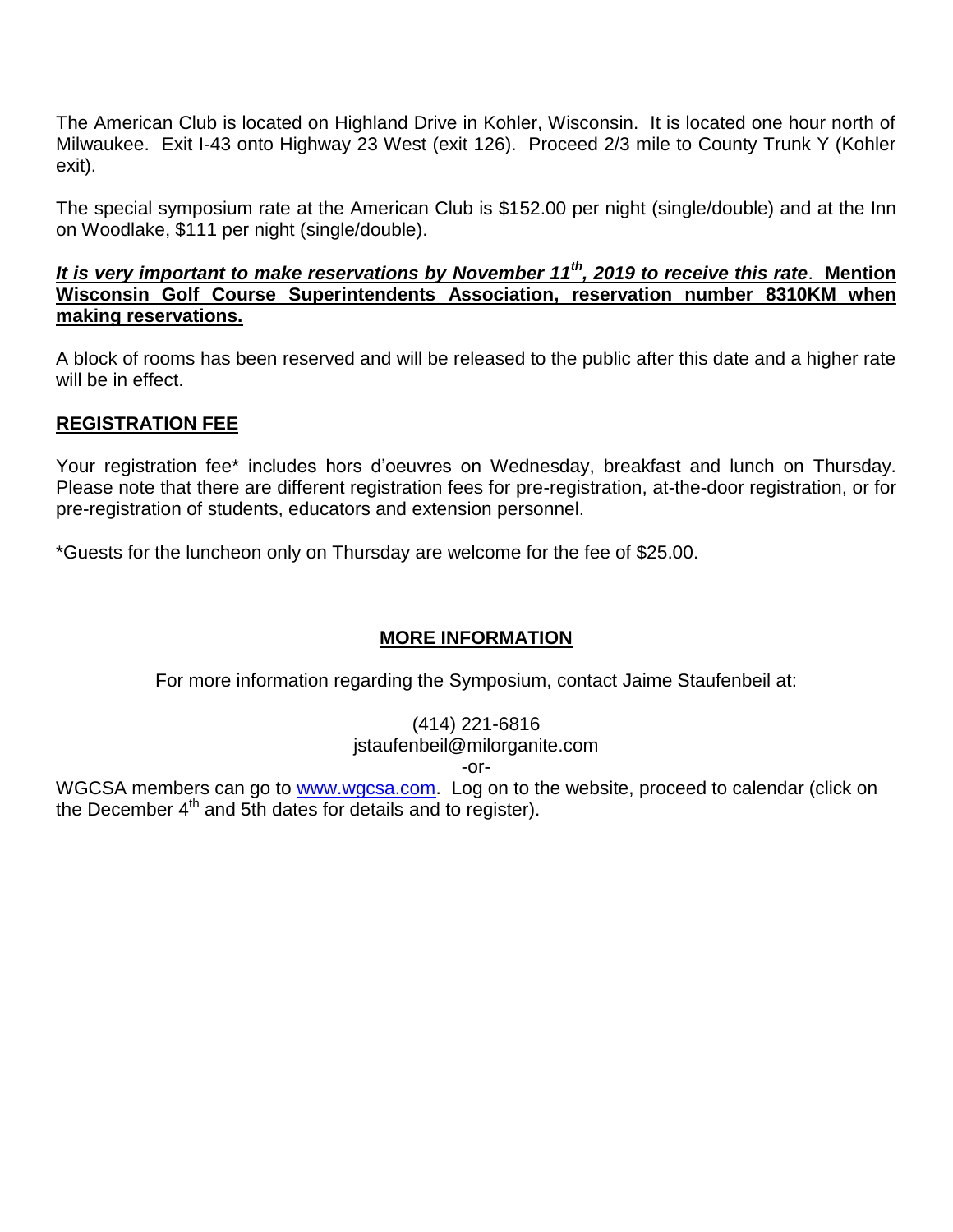Dear Golf Turf Professional:

The 54th annual Wisconsin Golf Turf Symposium is scheduled for Wednesday and Thursday, December 4<sup>th</sup> and 5th. The site remains at the American Club in Kohler, Wisconsin. The title of this years' turf symposium is **"The Times They Are A-Changin'"** The symposium will begin **Wednesday afternoon** and run all day **Thursday**.

Enclosed is the symposium pre-registration form as well as additional information on the hotel. **WGCSA members may also register and pay for the event online at [www.wgcsa.com.](http://www.wgcsa.com/) Log on to the website, proceed to calendar (click on the December 4th and 5th dates for details).**  Complete registration and payment via PayPal as instructed. You will receive confirmation email when you have completed the registration and payment process.

Please note the registration is \$125.00 for those who pre-register and \$150.00 for registration at the door with a deadline of November 22nd, 2019. **November 11th at 5pm is the deadline for the hotel reservations.**

Please complete and return the forms as soon as possible so I can give an accurate count to the hotel.

The symposium registration desk will open at noon, with the program beginning promptly at 1:00 p.m.

On behalf of the symposium committee, we look forward to seeing you on December 4th.

Sincerely,

Jaime Staufenbeil-Milorganite Fertilizer Wisconsin Golf Turf Symposium Committee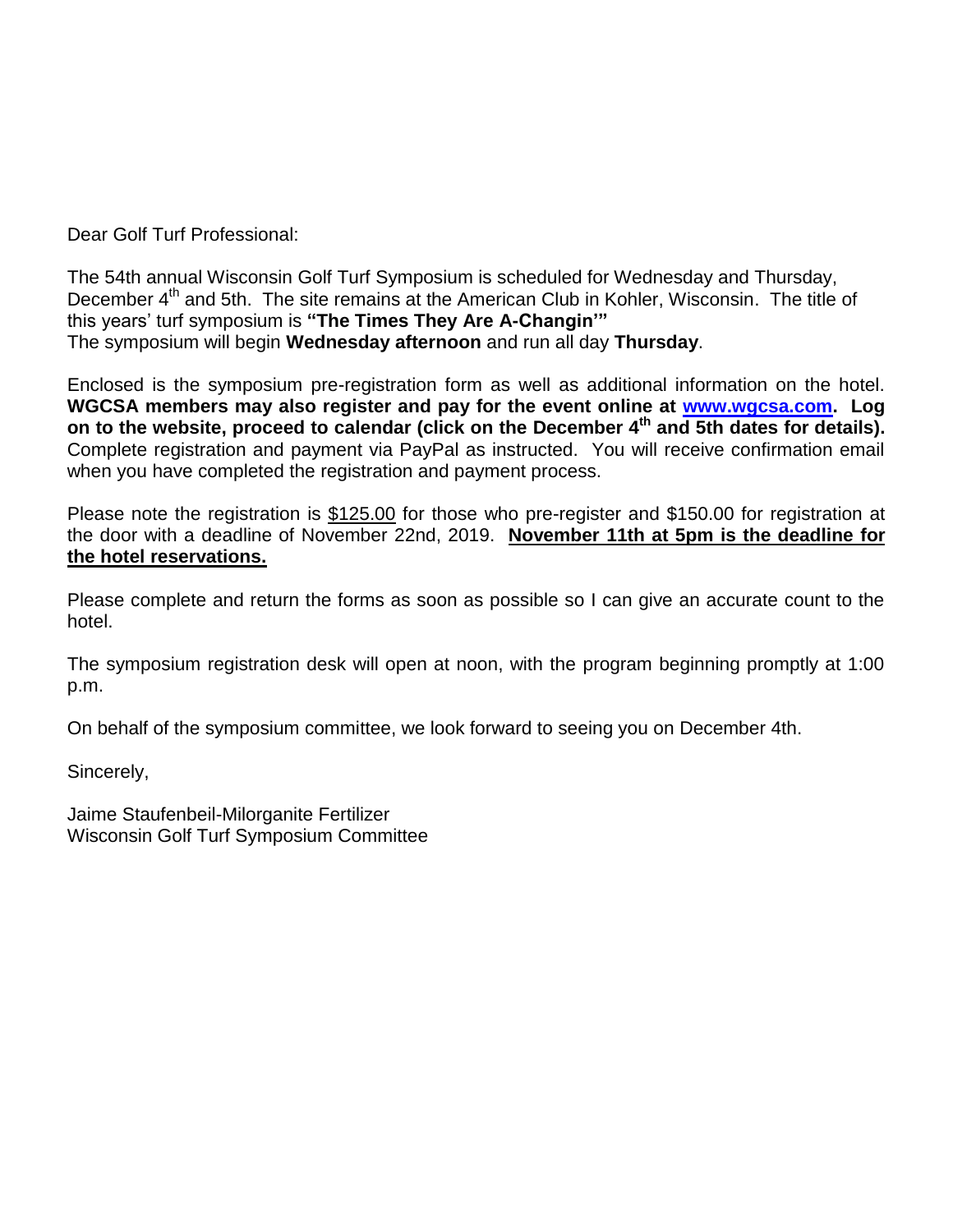## **2019 Wisconsin Golf Turf Symposium**

### **The Times They Are A-Changin'**

#### **The American Club Kohler, Wisconsin**

#### **Wednesday, December 4th**

| $12:00 - 1:00$ | <b>Symposium Registration</b>                                                                                                                                                                                                                                            |
|----------------|--------------------------------------------------------------------------------------------------------------------------------------------------------------------------------------------------------------------------------------------------------------------------|
| $1:00 - 1:15$  | Josh LePine, CGCS - 2019 WGCSA President<br><b>Welcome - Opening Remarks</b>                                                                                                                                                                                             |
| $1:15 - 2:00$  | <b>Steve Randall-GCSAA</b><br>Keynote - Communicating for Success in Changing Times                                                                                                                                                                                      |
| $2:00 - 2:45$  | Kurt Hockemeyer, UW TDDL Manager<br><b>TBD</b>                                                                                                                                                                                                                           |
| $2:45 - 3:00$  | <b>Break</b>                                                                                                                                                                                                                                                             |
| $3:00 - 3:45$  | Owen Butler, Scott Wedige & Tyler Knowles- Northwestern Mutual<br>We don't need to go for every green in two! Make intentional decisions<br>from the start and be strategic and sound with your financial decisions to<br>ensure you can make it through life's hazards. |
| $3:45 - 4:30$  | <b>Chase Straw- University of Minnesota Horticulture</b><br>Technologies for precision irrigation on golf courses                                                                                                                                                        |
| $4:30 - 5:00$  | <b>Q</b> and A Session                                                                                                                                                                                                                                                   |
| 5:00           | <b>Refreshments and Conversation</b>                                                                                                                                                                                                                                     |